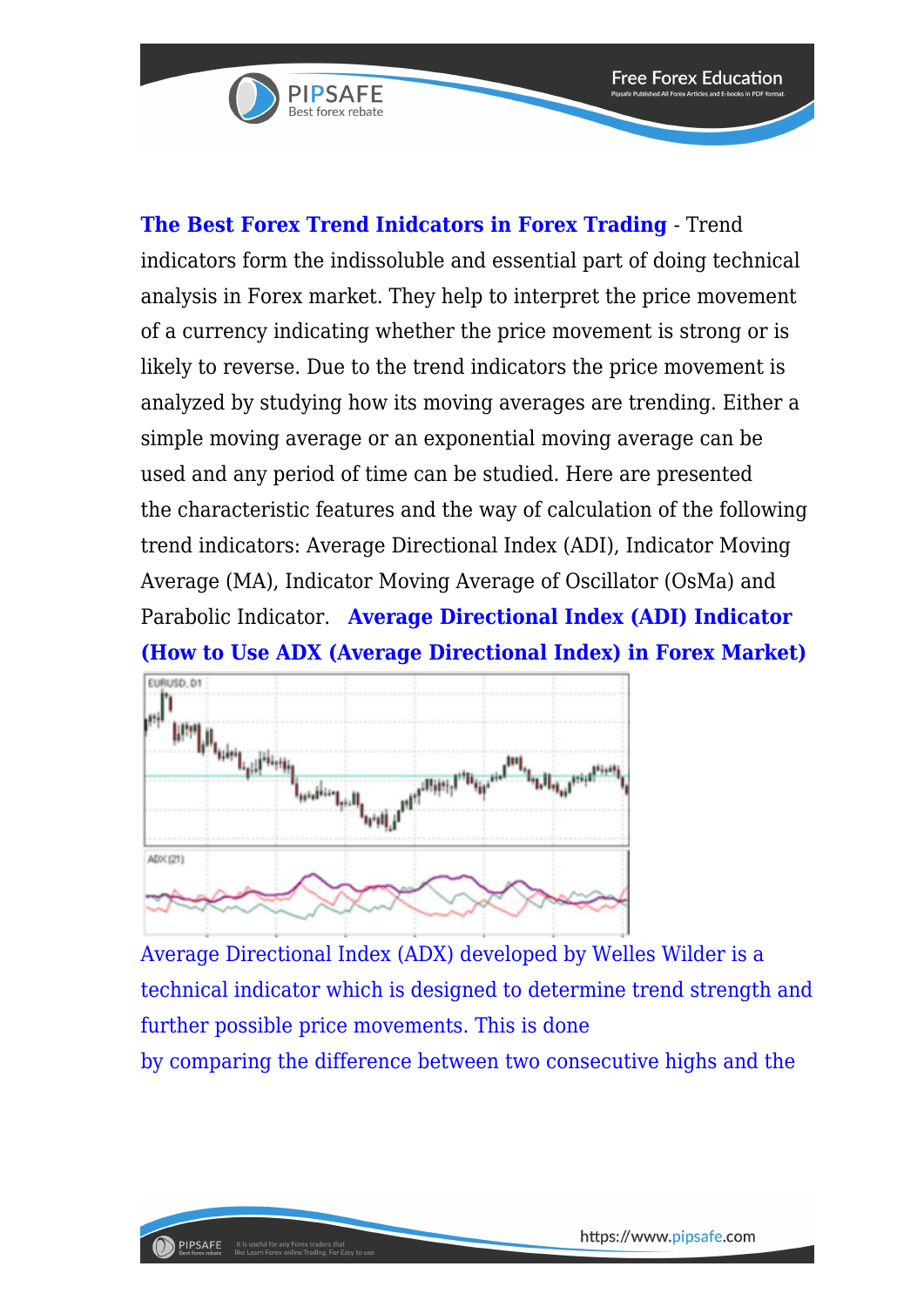

[difference between lows. Actually the direction of indicator which is](https://www.pipsafe.com/wp-content/uploads/2016/10/Moving-Average-of-Oscillator.png) [marked by bold line is believed to reflect the strength of](https://www.pipsafe.com/wp-content/uploads/2016/10/Moving-Average-of-Oscillator.png) [current trend: If the ADX rises \(usually surging above 25\)this implies](https://www.pipsafe.com/wp-content/uploads/2016/10/Moving-Average-of-Oscillator.png) [strengthening market trend. If the ADX falls this implies that trend](https://www.pipsafe.com/wp-content/uploads/2016/10/Moving-Average-of-Oscillator.png) [development is doubtful. If the value is below 20 it is a sign of neutral](https://www.pipsafe.com/wp-content/uploads/2016/10/Moving-Average-of-Oscillator.png) [trend. There exist additional confirmation signals:](https://www.pipsafe.com/wp-content/uploads/2016/10/Moving-Average-of-Oscillator.png) **(Guide to the ADX Indicator)** • Buy signal is generated if +DI (green line) climbs above -DI (red line). • Sell signal is generated if -DI climbs above +DI. **How to calculate Average Directional Index (ADI) Indicator?** ADX = MA  $[((+DI) - (-DI)) / ((+DI) + (-DI))]$  x 100; where: +DI – Plus Directional Indicator; -DI – Minus Directional Indicator. **Moving Average (MA) Indicator (How do I use Moving Average (MA) to Analysis)** Moving Average is an instrument of technical analysis which displays the average price during a certain period of time. It is used to smoothen price fluctuations and determine the strength and direction of trend.Based on the method of averaging, it's possible to distinguish between three types of moving averages: simple

moving average (SMA),smoothed moving average (SMMA) and exponential moving average (EMA). **Moving average and price movements: (How To Use A Moving Average To Trade in Forex)** • If price crosses its rising (falling) moving average curve from below (above) a strong buy (sell) signal arises. • If price crosses its falling (rising) moving average curve from below (above) a weak buy (sell) signal arises. Moving average curves of different periods: • If a rising

**Free Forex Education**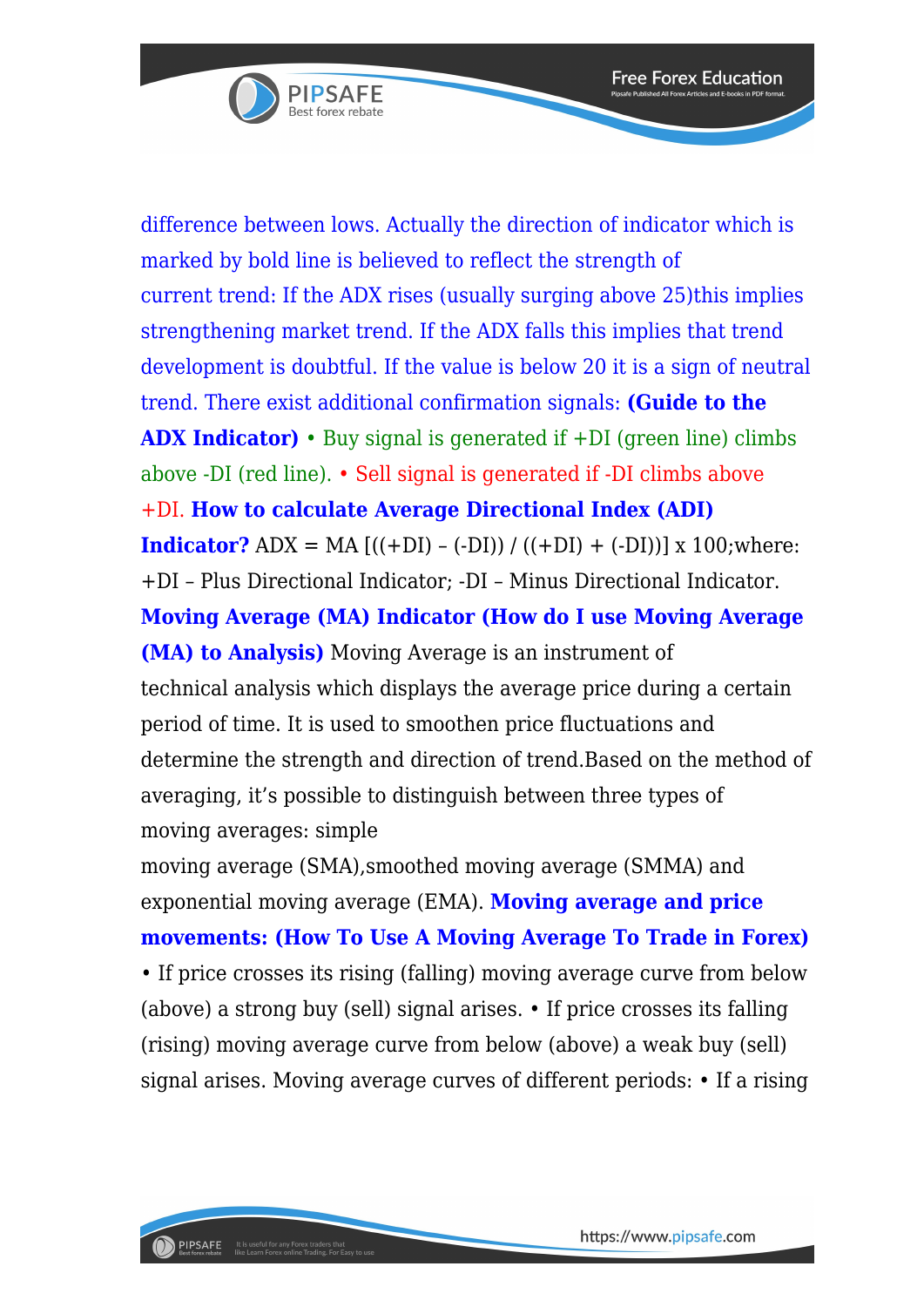

(falling) lower-period curve crosses another rising (falling) longerperiod curve from below (above) a strong buy (sell) signal arises. • If a rising (falling) lower-period curve crosses another falling (rising) longer-period curve from below (above) a weak buy (sell) signal arises. **How to calculate Moving Average (MA)** SMA = Sum (Close  $(i)$ , N) / N, where: Close  $(i)$  – current close price; N – period of averaging.  $EMA(t) = EMA(t-1) + (Kx [Close(t) - EMA(t-1)])$ , where: t – current period;  $K = 2 / (N + 1)$ , N – period of averaging. **Moving Average of Oscillator (OsMa) - How To Use OsMa indicator To Trade in Forex**



PIPSAFE

It is useful for any Forex traders that<br>like Learn Forex online Trading. For Ea

Moving Average of Oscillator (OsMA) is an instrument of technical analysis which shows the difference between the oscillator (MACD) and its moving average. Changing the direction: **(Forex osma indicator)** • If OsMA stops falling and starts rising there may be a sign of bullish reversal. • If OsMA stops rising and starts falling there may be a sign of bearish reversal. Crossing zero axis: • If OsMA rises above zero a buy signal arises. • If OsMA falls